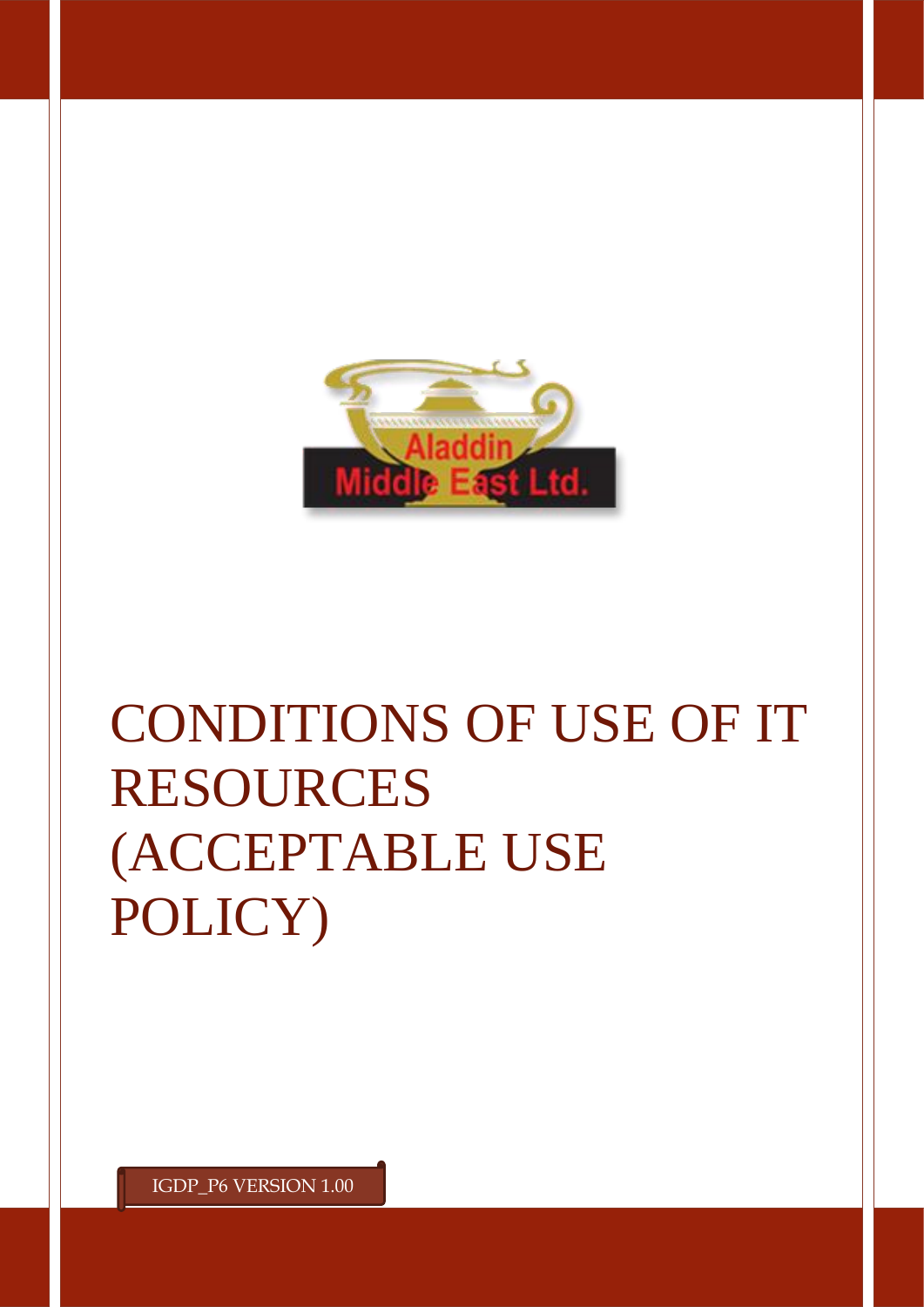## **Aladdin Middle East Limited – Turkey Branch Office**

## **CONDITIONS OF USE OF IT RESOURCES (ACCEPTABLE USE POLICY)**

Any person using Company IT resources (referred to as a "user") agrees and accepts that:

1. Company IT resources are all hardware, software, services and resources made available for the corporate business. They include all computer networks, wired or wireless, computers, printers, mobile devices, storage, audio visual systems, and associated information services including Cloud services

2. Every user must understand and abide by the advice provided, he/she must enroll and complete the Company's Information Security Awareness training, read and sign Information Security Awareness Declaration;

3. use of Company's IT resources, and their use to access third party IT resources, must be for the purpose of Company's research, training, associated administration or other authorized use. No private commercial work is permitted without prior authorization;

4. Company business should be conducted only on information services provided by the AME Turkey. Using third party information services to carry out Company business puts Company data at risk and therefore is not allowed except with sufficient justification. For example, corporate e-mail and cloud service should be used instead of instead of Dropbox, One Drive, Gmail, Hotmail, etc.;

5. reasonable personal use of Company IT resources is permitted provided such use does not disrupt the conduct of Company business or other users. Recreational use of the corporate Wi-Fi network is also permitted, subject to these conditions;

6. it is not permitted to connect active network devices such as network switches, hubs, wireless access points and routers to the Company network. All IP addresses will be allocated and administered only by IT Department;

7. Staff members may not grant access to Company computing services to third party staff or visitors except where expressly permitted to do so in writing.

8. when using Company IT resources, the user must comply with the Company's Information Security Policy including this Acceptable Use Policy, and all relevant statutory and other provisions, regulations. Specifically, but not exclusively, the user must comply with following provisions:

8.1. not disclose to others their Company password and must understand and abide by "Directive on Principles and Code of Conduct for User Passwords";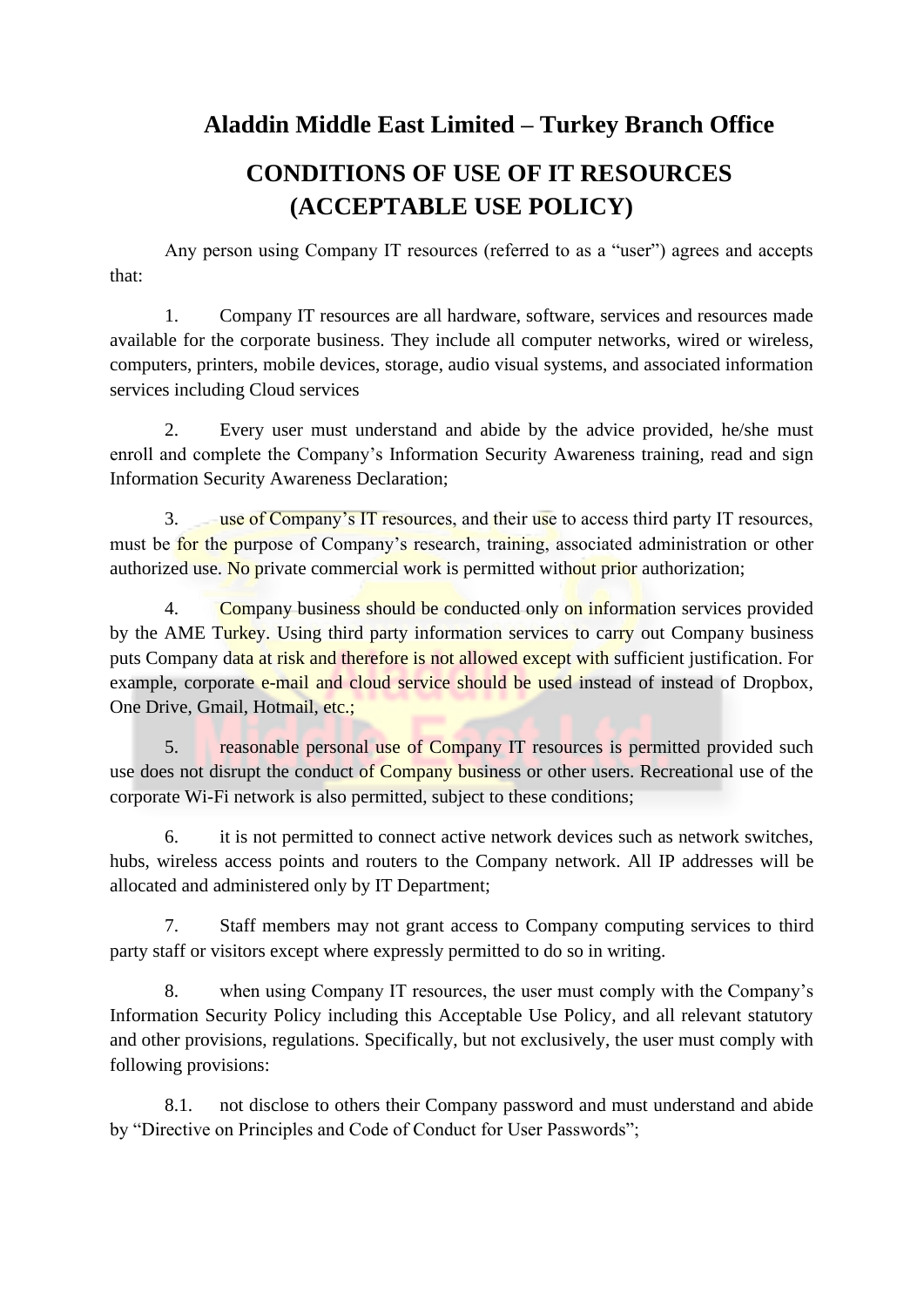8.2. not access or attempt to access IT resources at Company premises or elsewhere for which permission has not been granted or facilitate such unauthorized access by others;

8.3. not use or produce materials or resources to facilitate unauthorized corruption, changes, malfunction or access to any IT resources at the Company or elsewhere, e.g. port scanning;

8.4. not display, store, receive or transmit images or text which could be considered offensive or which is likely to bring the AME Turkey into disrepute, e.g. material of a pornographic, pedophilic, sexist, racist, libelous, threatening, defamatory, illegal, discriminatory, or terrorist nature;

8.5. not forge email signatures and/or headers, initiate and/or forward 'chain' or 'junk' or 'harassing' email, must not impersonate others in electronic communication and generate junk or offensive communications and must understand and abide by "Directive on Principles and Code of Conduct for Electronic Messaging";

8.6. ensure all mobile devices they access Company resources with are encrypted by an appropriate encryption software, and pin or password protected;

8.7. respect the copyright of all material and software made available by the Company and third parties and not use, download, copy, store or supply copyrighted materials including software and retrieved data other than with the permission of the copyright holder or under the terms of the license held by the Company

8.8. when holding data about living individuals, abide by the Company's Data Protection Policy, to process information (that is, collect, use, share and dispose of) in accordance with the Principles of the data protection legislation.

8.9. be aware that all information assets created/owned/stored by the user on or connected to Company IT resources may, in the instance of suspected wrong doing, be subjected to inspection by Company or by statutory authorities. Should the information be encrypted the user shall be required to and must provide the decryption key;

8.10. establish what the terms of the license are for any material and software which he/she uses through any platform and must not breach such licenses.

9. As provided by the Article 6 of the Law No. 5651 on the Regulation of Internet Broadcasts and Prevention of Crimes Committed through Such Broadcasts, regarding blocking access to criminal content and retaining access records entitled "Obligations of access providers", the Company will exercise its right to intercept and monitor electronic communications received by and sent from the Company for the purposes permitted under the law and relevant regulations. The implementation procedures of these measures will be regulated by the Directive on Inspection of Electronic Communications and Data

10. In the event of a suspected or actual information security incident or an unacceptable network event, the Chief of IT Department may decide to take any action